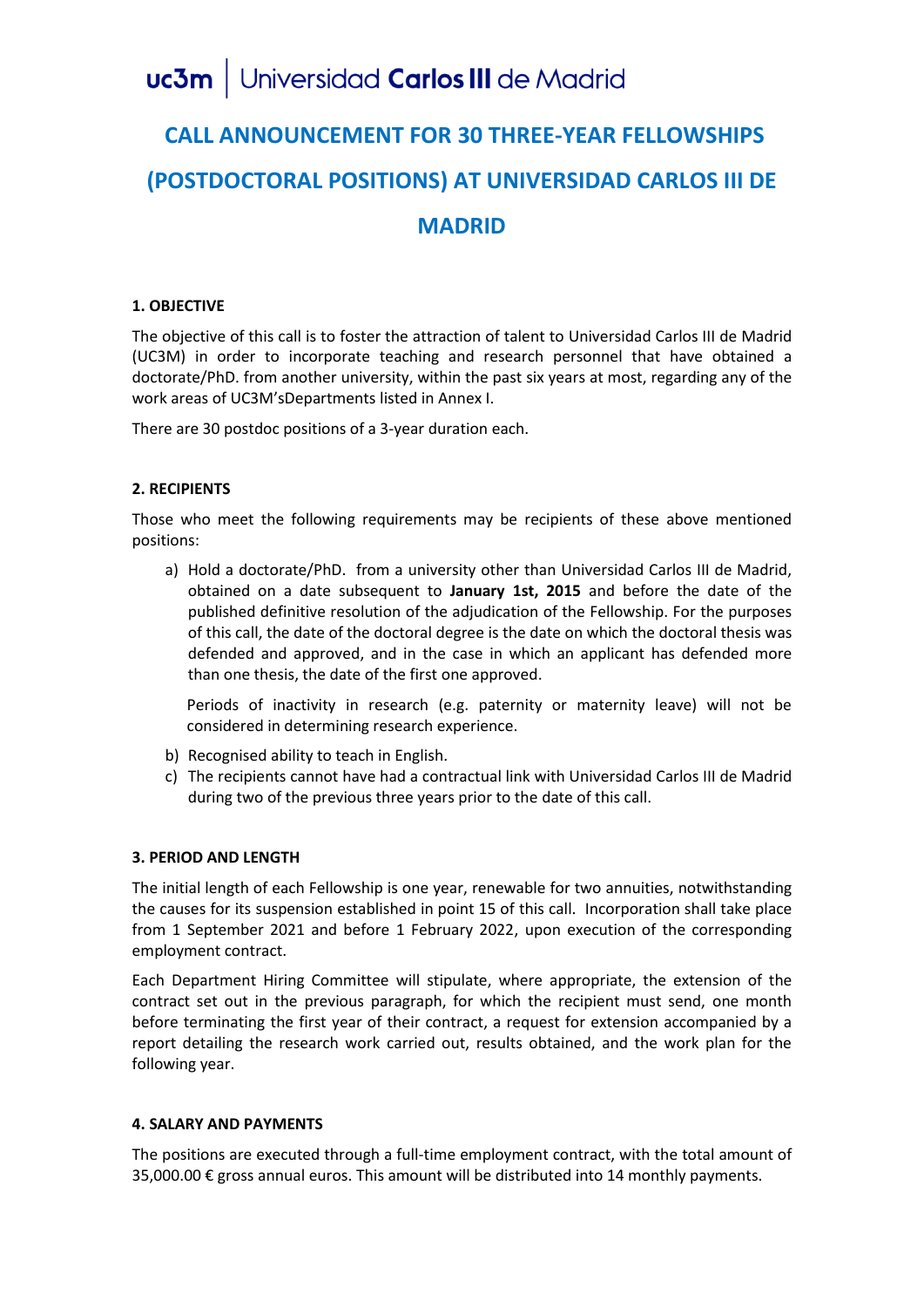# uc3m | Universidad Carlos III de Madrid

# **5. RIGHTS OF CONTRACTED PERSONNEL**

- a) To receive the corresponding amount, in the manner established in point 4 of this call.
- b) To obtain the necessary collaboration and support from the University in order to carry out the normal function of their research work.
- c) To benefit from the corresponding intellectual and industrial property rights and those deriving from their research activity, according to current legislation and regulations.
- d) To use the services that the University offers and participate in all of its activities in accordance with internal regulations.
- e) To enjoy the rights and social benefits corresponding to University academic staff.

# **6. OBLIGATIONS OF RECRUITED PERSONNEL**

- a) To comply with the General Principles and requirements applicable to researchers according to the European Charter for Researchers and the Code of Conduct for the Recruitment of Researchers (C&C).
- b) To request and attain, if necessary according to the nationality of the applicant, the corresponding residence permit to allow the applicant to work under contract, in the terms established by current legislation and for the period indicted in point 3 of this call.
- c) To comply with the University internal system and regulations, as well as those of the Department to which is affiliated to.
- d) To be incorporated full-time into the Department in the period indicated in point 3 of this call.
- e) To inform or announce, in any type of publicity or publication, their affiliation with Universidad Carlos III de Madrid and their corresponding Department.
- f) To teach the course assigned by the Department up to the maximum amount of hours equivalent to that for other contracted lecturers, holders of a PhD.
- g) To request a contract extension at the end of the first and second year, together with submitting a follow-up report, as indicated in the second paragraph of clause 3 in this call.

# **7. UNIVERSITY OBLIGATIONS**

- a) To comply with the General Principles and requirements applicable to research employers and funders according to the European Charter for Researchers and the Code of Conduct for the Recruitment of Researchers (C&C).
- b) To act in a responsible and respectable manner, within a framework of fair conditions for researchers with the clear intention to contribute to the advancement of the European Research Area.
- c) To formalise a full-time employment contract, in accordance with current regulations, for a period of one year, which may be extended annually for up to two years.
- d) To place at the disposition of the contracted personnel the necessary facilities and material means to carry out their work properly, as well as to guarantee the rights and the benefits enjoyed by personnel in a similar category.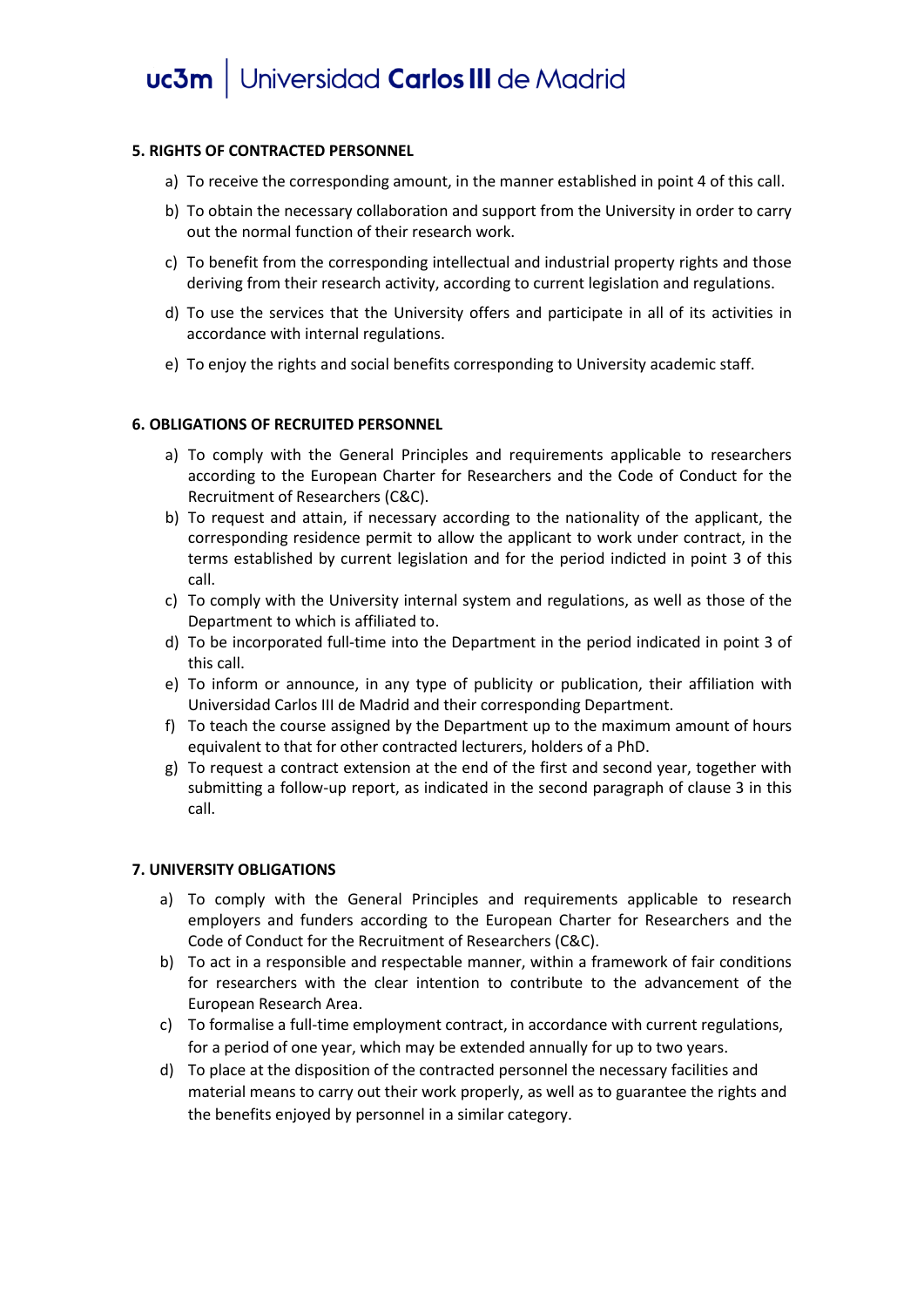e) The award of the Fellowship and the fulfillment of the corresponding contract does not entail any further commitment on the part of the University after that period of three years.

# **8. CONTRACTED PERSONNEL INCOMPATIBILITIES**

- a) The status of employee in this programme is incompatible with other contractual or statutory commitments that may detract from the exclusivity of the dedication during the Fellowship.
- b) Earnings from both teaching (courses, conferences or talks) and research activities (books or articles) may be authorized, as long as they are directly linked to the foreseen research work, and provided that they are of a sporadic and not habitual nature.

# **9. APPLICATION PROCEDURE**

- 1. The period for submission of applications will finalize on **March 21, 2021.**
- 2. The application form is available on the Call webpage.
- 3. The obligatory fields in the application form must be completed and sent electronically, together with the following documents:
	- 3.1. National or Foreign National ID card or passport. Citizens who are not from the European Union who have legal residence in Spain must provide a photocopy of their Spanish Residency card.
	- 3.2. Full format Curriculum Vitae in English and/or Spanish. For the drafting of the curriculum vitae, a model will be provided on the Call webpage.
	- 3.3. A copy of the doctoral degree or official academic transcript that expressly states the date of the doctoral thesis defense and approval.
	- 3.4. Scientific-technical report in English and/or Spanish, with a description of the R+D activities to be carried out in the three-year period justifying the candidate's motivation and suitability for incorporation into the University, specifying the title, the Department where the candidate wishes to undertake the research stay and/or the host research group (maximum length 4 pages, no more than 3000 words).
	- 3.5. Academic CV in Spanish/English referring to the last five years of the research team in which the candidate has been involved. The research team should include the researcher staff that designs and develops candidate's research line or lines in which he or she has been involved with. The CV must also include reference to the predoctoral and postdoctoral training capacity of the team, as well as those training activities and programs they engage in at their center.
	- 3.6. At least one letter of reference.

Applications must be sent through the application form available on the Call webpage.

# **10. ASSESSMENT AND SELECTION CRITERIA**

Selection of candidates will be undertaken by the Comisión Asesora de Plazas de Profesorado, based on the assessment reports drawn up by a Committee of independent researchers from other universities and research centers. The Commission will act according to the principles of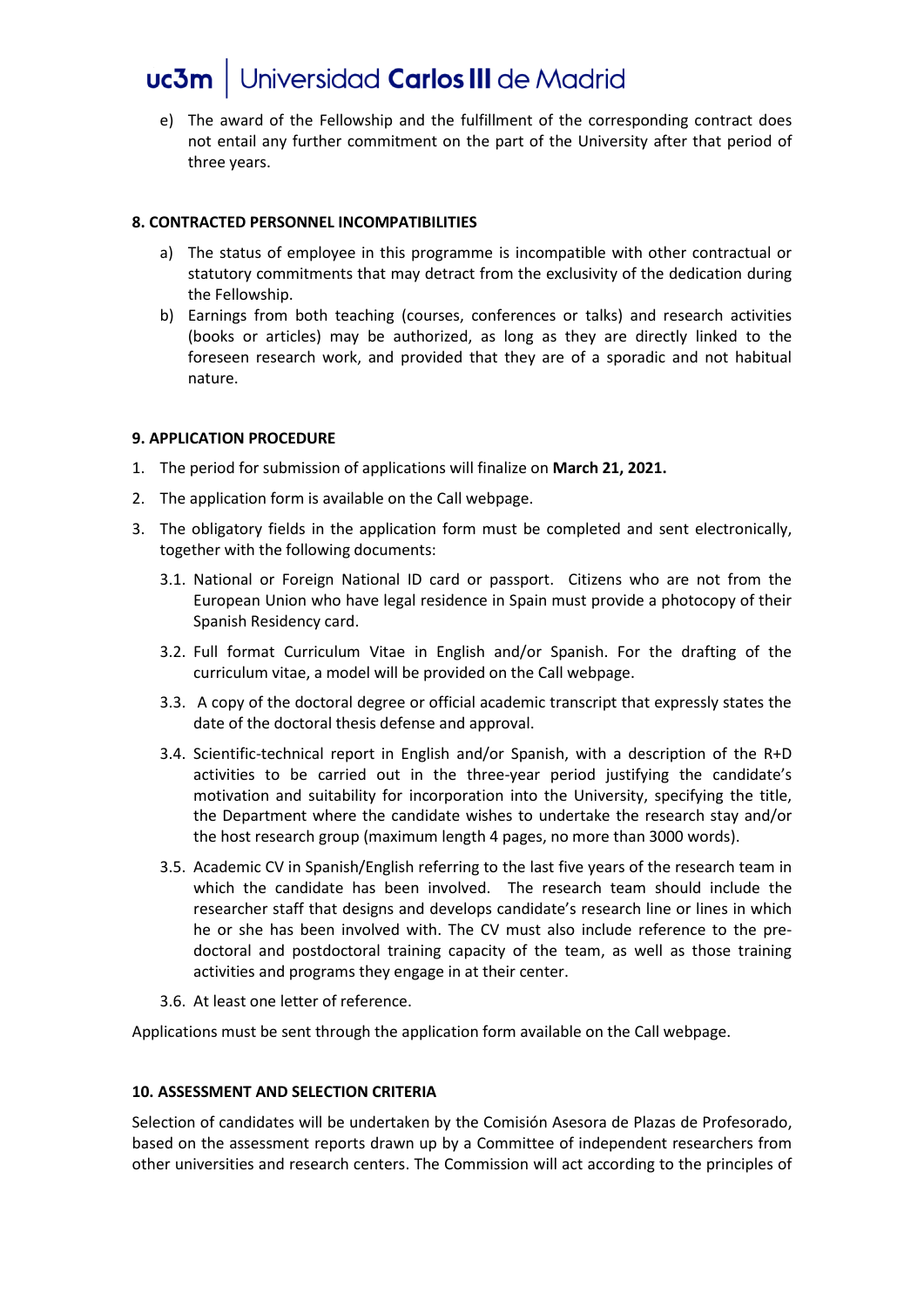Independence, transparency and objectivity as well as HR experts will assess the candidates' CV competencies and skills (selection criterion a.4).

The selection criteria to be taken into account are the following:

# **a) Technical-scientific curriculum of applicant: 0-65 points.**

The relevance and contribution that the candidate has made in articles published in scientific journals, books or chapters of scientific and technical books, patents and licenses obtained, and in general, any other contribution that allows different aspects of the research to be assessed, including the management and transfer of scientific-technological results. (Maximum 35 points)

a.2 The teaching activity carried out by the candidate will be valued, especially teaching in English and holding a certificate with at least C1 level of English. As well as conferences, supervisory and tutoring work, national and international collaboration, administrative work. (Maximum 12 points)

a.3 Mobility, especially one of an international character, and professional background will be positively assessed (Maximum 10 points).

a.4 Each applicants level regarding the following competencies will be assessed: team or people management, networking, organization and planning, initiative, communication and social skills (maximum 8 points).

# **b) Scientific-technical interest and feasibility of the research activities proposed in the report: 0-25 points.**

The following aspects will be assessed: originality, degree of scientifictechnological innovation, relevance of the proposed research activities, foreseeable results and potential impact. The feasibility of their development at uc3m will be taken into account.

# **c) Quality and interest of scientific-technical CV of research group or Department where work is to be carried out: 0-10 points.**

To pass the assessment it is necessary to obtain 60 points, with applications receiving fewer points automatically disqualified. In addition, the individual score for each of the elements (a, b and c) must be at least 50% of the maximum score possible for each.

In the case where there are similar scores, priority will be given to the candidate:

- a) Who has obtained a PhD or has a contract at the end of this call, as an academic or researcher, at a YUFE consortium university.
- b) With a higher score obtained in the previous section a).
- c) With a higher score obtained in the previous section b).

If after application of the previous rules, a tie between applicants persists, it will be resolved by a random draw between the initially chosen candidates.

Furthermore, their selection may not exceed the maximum number of stays allocated to each department in accordance with Annex I.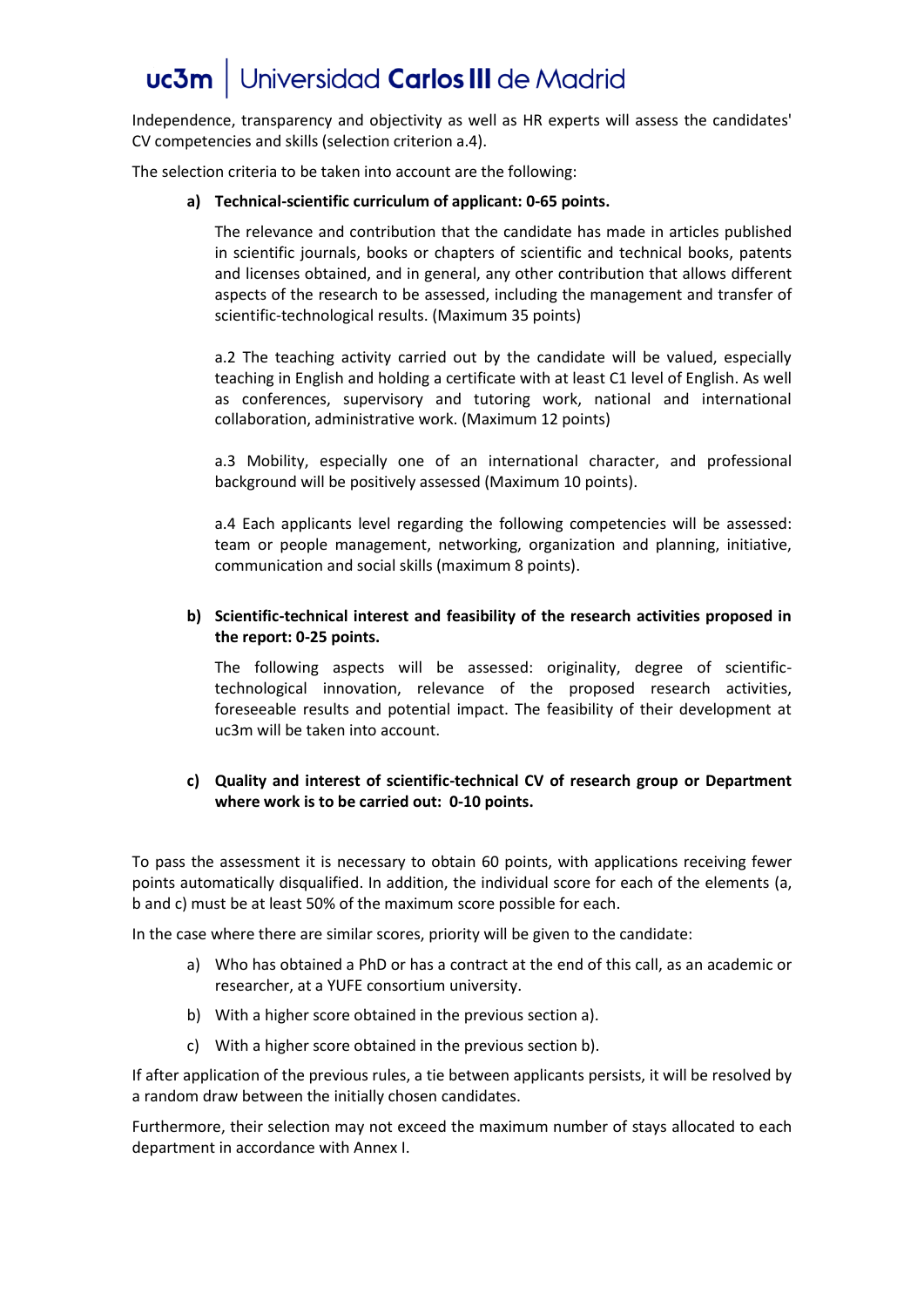# **11. PROVISIONAL LIST OF CANDIDATES**

During March, the list of candidates accepted into the call process will be posted on the Call webpage. The provisional list of candidates. as well as those on the waiting list, will be published on the same website during the first week in July. The candidates will have a period of 5 days to present any relevant observations or claims.

#### **12. RESOLUTION OF CALL ADJUDICATION**

During July 2021, resolution with the definitive list will be issued, indicating the selected candidates and those on the waiting list. This will be published on the Call webpage.

#### **13. ACCEPTANCE**

- a) When the definitive list is published, the selected candidates will receive a letter of award notification, together with a document of acceptance.
- b) The recipient must send, in the span of 10 calendar days, counting from the day following the notification of the award, the acceptance document indicating their commitment to comply with all of the general conditions deriving from this call.
- c) In the case in which the recipient does not submit the acceptance document within the stipulated period established in the previous paragraph, it will be understood as a waiver of the award.
- **d)** In the case where the recipient does not hold a doctoral degree at the time of application and has not presented his or her diploma before the publication of the definitive resolution, he or she will be excluded from the final resolution, and the first candidate on the waiting list will take his or her place, and so on.

#### **14. EXECUTION OF CONTRACT**

In order to execute the employment contract, the recipient of the Fellowship must submit the following documents to the University Organization and Human Resources Service, before the foreseen date of incorporation:

- A photocopy of ID card or passport.
- A sworn official copy of the doctoral degree or the certification of thesis defense and approval.
- Photocopy of the Social Security number (in the case of not having one, the candidate must make application in any administration of the General Treasury of the Social Security).
- Bank account information.
- A wallet-size photo.
- Non-European international personnel must submit the work permit that allows the execution of an employment contract.

# **15. TEMPORARY CONTRACT SUSPENSION**

a) Suspensions in situations of temporary incapacity for a period equal to or more than three consecutive months for maternity/paternity, adoption or pre-adoptive custody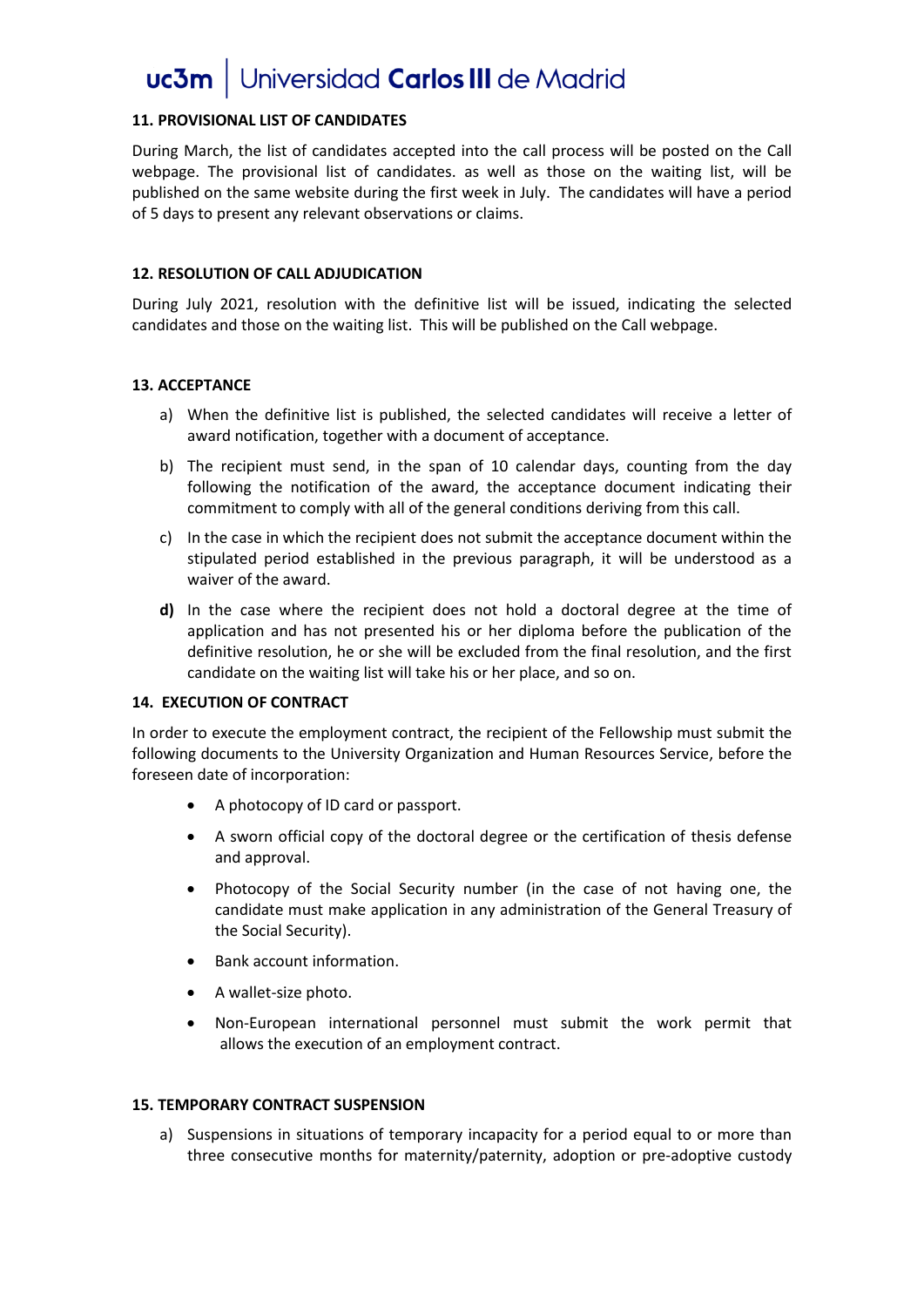or permanent care of minors under the age of six years, will be of a duration established by law for such cases.

b) In accordance with current legislation, the Fellowship can be extended for the same period of time for which it was temporarily suspended for the reasons expressed in the previous section.

# **16. SUBSTITUTIONS**

Vacancies occurring due to withdrawals among contracted research staff, by express waiver or other motives, may be filled by individuals on the waiting list, if occurring within the first three months of the incorporation of the first individual contracted.

# **17. DATA PROTECTION**

- a) The data provided by the candidates will be collected and processed in order to manage the applications and resolve the call for applications by the Universidad Carlos III de Madrid, with the aim of managing the procedure of processing and awarding the vacancies.
- b) Those who so wish may exercise their rights of access, rectification, suppression, limitation, portability and opposition to their processing by sending an email to the following address: dpd@uc3m.es
- c) Additional and detailed information on UC3M's Privacy Policy can be consulted on the following web site: https://www.uc3m.es/protecciondedatos

# **Annex I**

Further information about the Departments of the Universidad Carlos III de Madrid: <https://www.uc3m.es/conocenos/departamentos>

| <b>Department</b>                                                   | Maximun number of<br><b>Fellowships</b> |
|---------------------------------------------------------------------|-----------------------------------------|
| Análisis Social                                                     | 1                                       |
| Biblioteconomía y Documentación                                     | $\overline{2}$                          |
| Bioingeniería e Ingeniería Aeroespacial                             | 3                                       |
| Ciencia e Ingeniería de Materiales e Ingeniería Química             | 3                                       |
| <b>Ciencias Sociales</b>                                            | 3                                       |
| Comunicación                                                        | 4                                       |
| Derecho Internacional Público, Eclesiástico y Filosofía del Derecho | 1                                       |
| Derecho Penal, Procesal e Historia del Derecho                      | 2                                       |